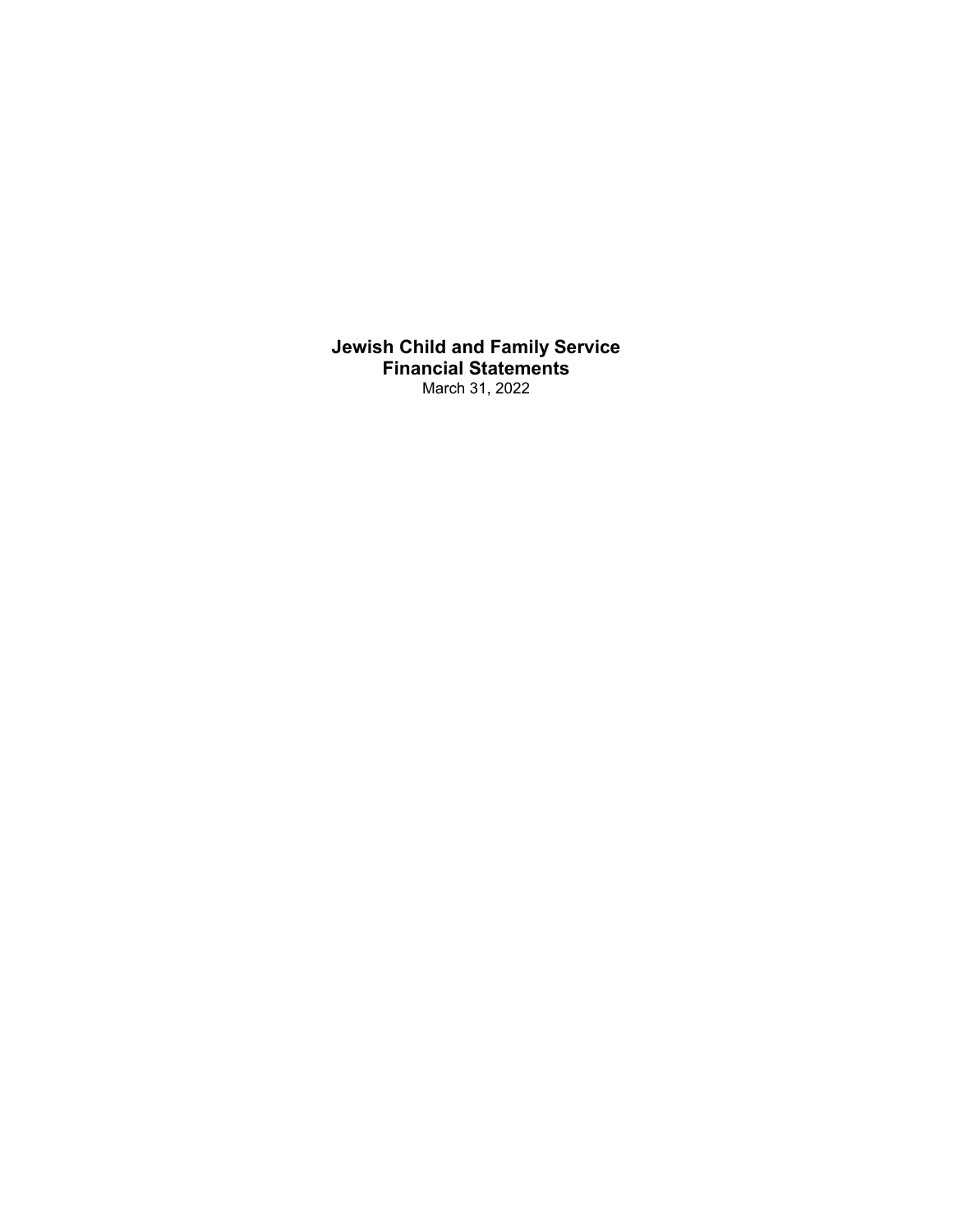# **Contents**

# **Page**

| <b>Independent Auditors' Report</b>                | $1 - 2$        |
|----------------------------------------------------|----------------|
| Statements of Operations and Changes in Net Assets | 3              |
| <b>Statement of Financial Position</b>             | $\overline{4}$ |
| <b>Statement of Cash Flows</b>                     | 5              |
| Notes to the Financial Statements                  | $6 - 13$       |
| Schedule of Revenues - Family Department           | 14             |
| Schedule of Revenues - Child Maintenance           | 15             |
| Schedule of Expenses - Family Department           | 16             |
| Schedule of Expenses - Child Maintenance           | 17             |
| <b>Schedule of Administration Expenses</b>         | 18             |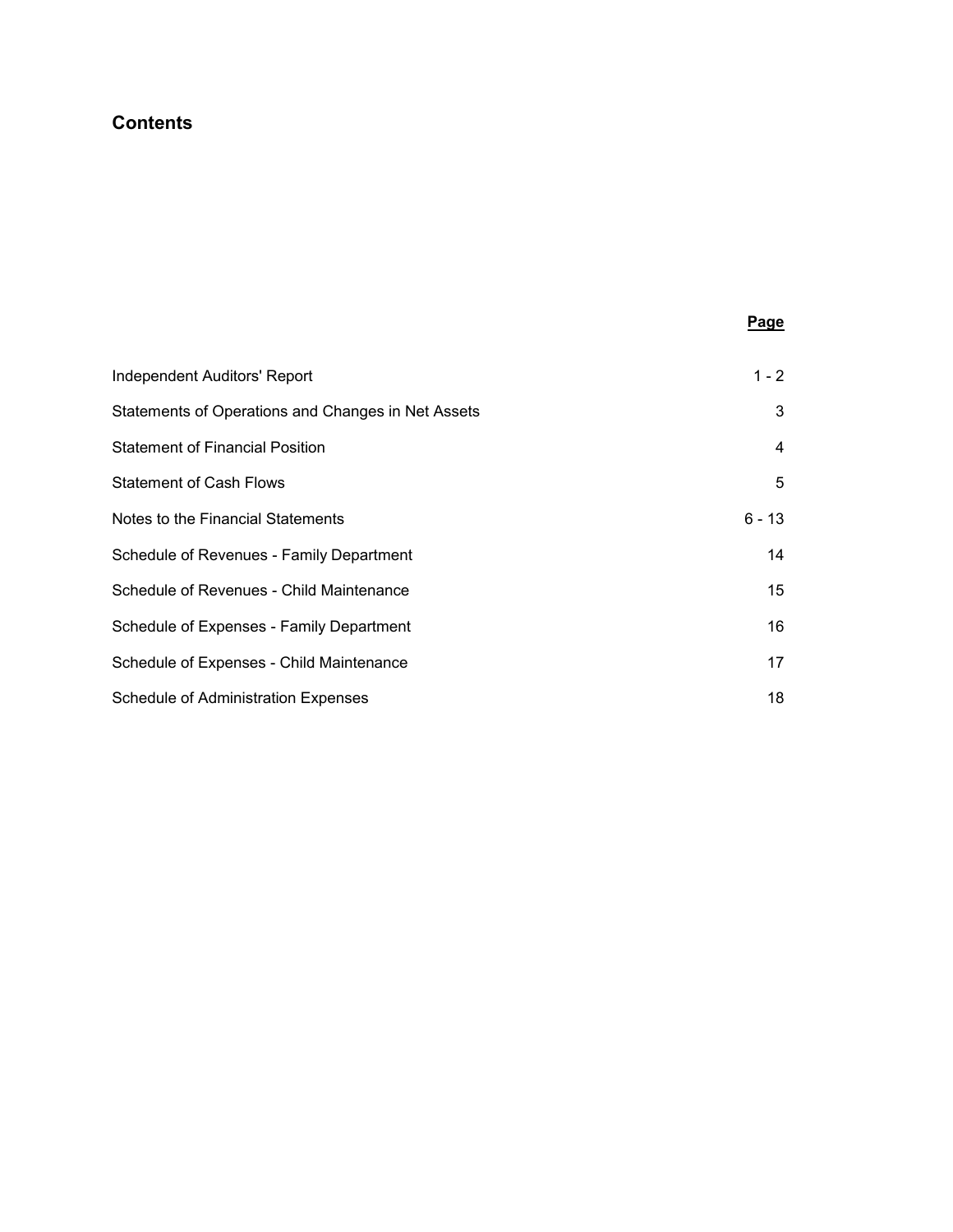

### **Independent Auditors' Report**

To the Directors of Jewish Child and Family Service

#### *Opinion*

We have audited the accompanying financial statements of Jewish Child and Family Service (the "Agency"), which comprise the statement of financial position as at March 31, 2022, and the statements of operations and changes in net assets and cash flows for the year then ended, and notes to the financial statements, including a summary of significant accounting policies.

In our opinion, the financial statements present fairly, in all material respects, the financial position of the Agency as at March 31, 2022 and the results of its operations and its cash flows for the year then ended in accordance with Canadian accounting standards for not-for-profit organizations.

#### *Basis for Opinion*

We conducted our audit in accordance with Canadian generally accepted auditing standards. Our responsibilities under those standards are further described in the *Auditors' Responsibilities for the Audit of the Financial Statements* section of our report. We are independent of the Agency in accordance with the ethical requirements that are relevant to our audit of the financial statements in Canada, and we have fulfilled our other ethical responsibilities in accordance with these requirements. We believe that the audit evidence we have obtained is sufficient and appropriate to provide a basis for our opinion.

#### *Other Information*

Management is responsible for the other information which comprises the Agency's annual report.

Our opinion on the financial statements does not cover the other information and will not express any form of assurance conclusion thereon.

In connection with our audit of the financial statements, our responsibility is to read the other information identified above and, in doing so, consider whether the other information is materially inconsistent with the financial statements or our knowledge obtained in the audit, or otherwise appears to be materially misstated.

The annual report is expected to be made available to us after the date of the auditors' report. If, based on the work we will perform on this other information, we conclude that there is a material misstatement of this other information, we are required to report that fact to those charged with governance.

#### *Responsibilities of Management and Those Charged with Governance for the Financial Statements*

Management is responsible for the preparation and fair presentation of these financial statements in accordance with Canadian accounting standards for not-for-profit organizations, and for such internal control as management determines is necessary to enable the preparation of financial statements that are free from material misstatement, whether due to fraud or error.

In preparing the financial statements, management is responsible for assessing the Agency's ability to continue as a going concern, disclosing, as applicable, matters related to going concern and using the going concern basis of accounting unless management either intends to liquidate the entity or to cease operations, or has no realistic alternative but to do so.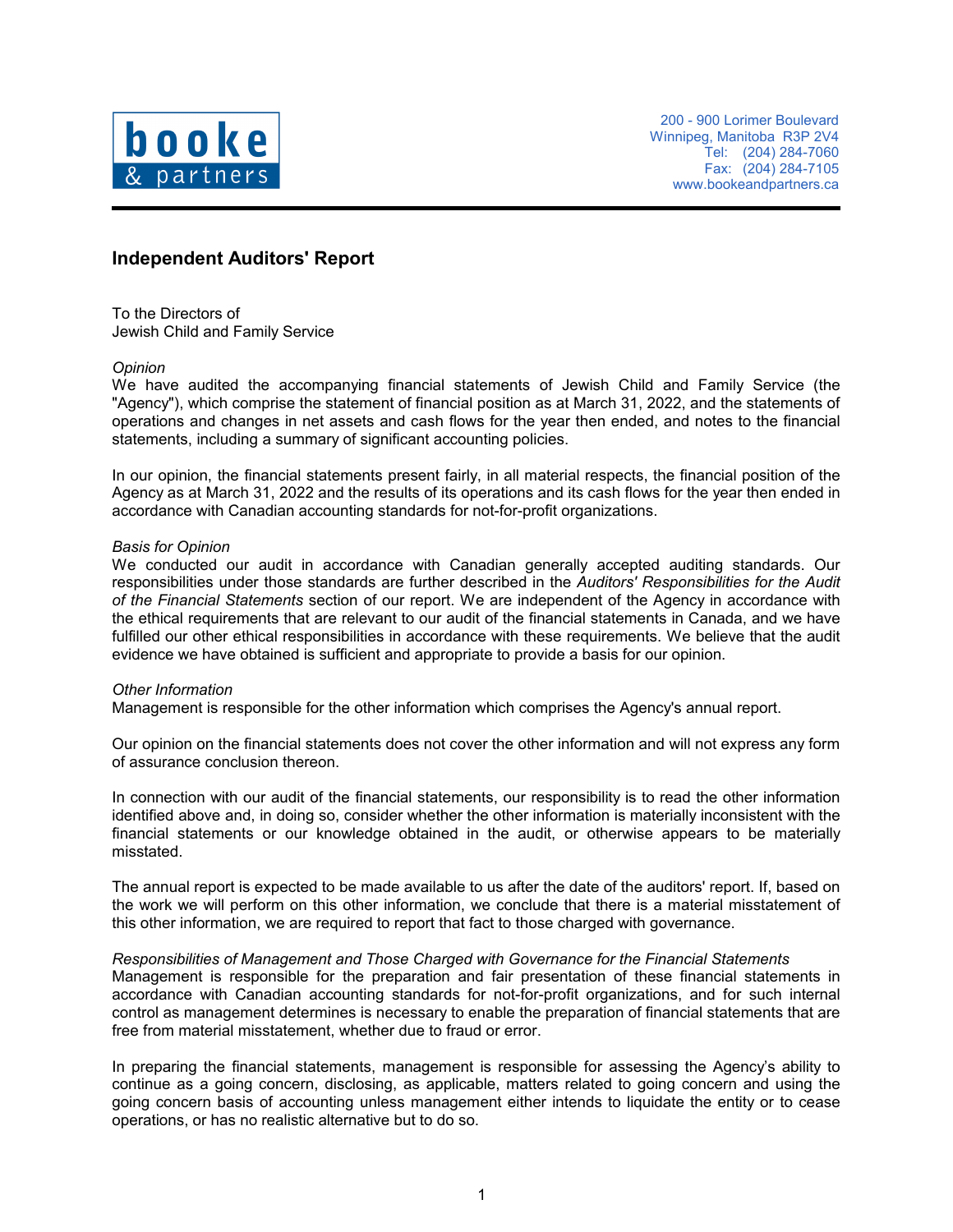## **Independent Auditors' Report - continued**

Those charged with governance are responsible for overseeing the Agency's financial reporting process.

#### *Auditors' Responsibilities for the Audit of the Financial Statements*

Our objectives are to obtain reasonable assurance about whether the financial statements as a whole are free from material misstatement, whether due to fraud or error, and to issue an auditors' report that includes our opinion. Reasonable assurance is a high level of assurance, but is not a guarantee that an audit conducted in accordance with Canadian generally accepted auditing standards will always detect a material misstatement when it exists. Misstatements can arise from fraud or error and are considered material if, individually or in the aggregate, they could reasonably be expected to influence the economic decisions of users taken on the basis of these financial statements. As part of an audit in accordance with Canadian generally accepted auditing standards, we exercise professional judgment and maintain professional skepticism throughout the audit. We also:

- Identify and assess the risks of material misstatement of the financial statements, whether due to fraud or error, design and perform audit procedures responsive to those risks, and obtain audit evidence that is sufficient and appropriate to provide a basis for our opinion. The risk of not detecting a material misstatement resulting from fraud is higher than for one resulting from error, as fraud may involve collusion, forgery, intentional omissions, misrepresentations, or the override of internal control.
- Obtain an understanding of internal control relevant to the audit in order to design audit procedures that are appropriate in the circumstances, but not for the purpose of expressing an opinion on the effectiveness of the Agency's internal control.
- Evaluate the appropriateness of accounting policies used and the reasonableness of accounting estimates and related disclosures made by management.
- Conclude on the appropriateness of management's use of the going concern basis of accounting and, based on the audit evidence obtained, whether a material uncertainty exists related to events or conditions that may cast significant doubt on the Agency's ability to continue as a going concern. If we conclude that a material uncertainty exists, we are required to draw attention in our auditors' report to the related disclosures in the financial statements or, if such disclosures are inadequate, to modify our opinion. Our conclusions are based on the audit evidence obtained up to the date of our auditors' report. However, future events or conditions may cause the Agency to cease to continue as a going concern.
- Evaluate the overall presentation, structure and content of the financial statements, including the disclosures, and whether the financial statements represent the underlying transactions and events in a manner that achieves fair presentation.

We communicate with those charged with governance regarding, among other matters, the planned scope and timing of the audit and significant audit findings, including any significant deficiencies in internal control that we identify during our audit.

Booke & Partners

Winnipeg, Canada

June 10, 2022 Chartered Professional Accountants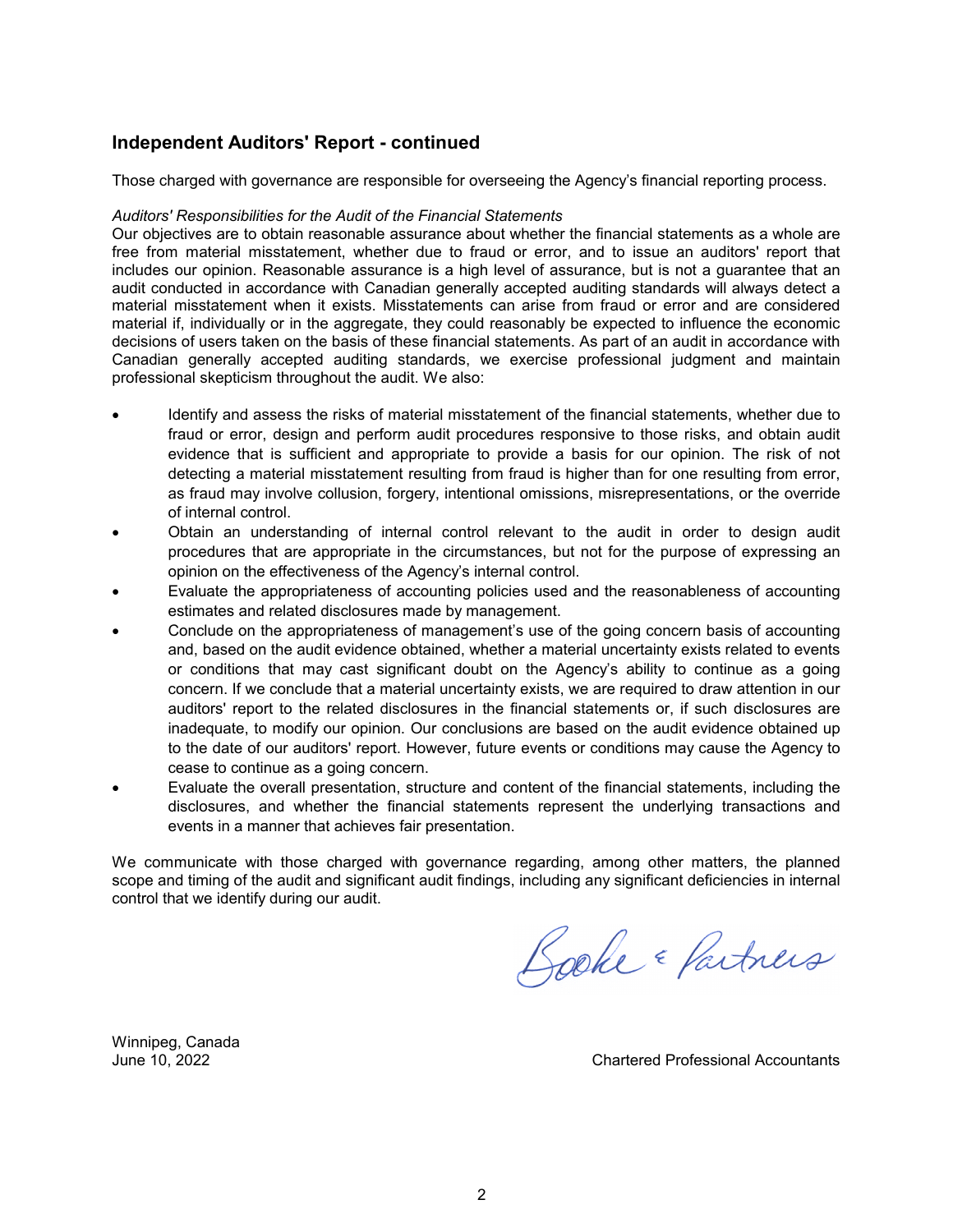# **Jewish Child and Family Service**

#### **Statements of Operations and Changes in Net Assets**

| <b>Year Ended March 31</b>                                          |         |            | 2022           | 2021<br>(Note 15)   |
|---------------------------------------------------------------------|---------|------------|----------------|---------------------|
| Revenues                                                            |         |            |                |                     |
| Family department (Page 14)                                         |         |            | \$3,144,829    | \$2,562,069         |
| Child maintenance (Page 15)                                         |         |            | 980,284        | 934,007             |
|                                                                     |         |            | 4,125,113      | 3,496,076           |
| <b>Expenses</b>                                                     |         |            |                |                     |
| Family department (Page 16)                                         |         |            | 2,002,702      | 1,977,377           |
| Child maintenance (Page 17)                                         |         |            | 1,327,432      | 1,286,658           |
| Administration (Page 18)                                            |         |            | 252,381        | 216,908             |
|                                                                     |         |            | 3,582,515      | 3,480,943           |
| Excess of revenues over<br>expenses before other item               |         |            | 542,598        | 15,133              |
| Other item                                                          |         |            |                |                     |
| Donations transferred to Jewish Foundation of<br>Manitoba (Note 13) |         |            | (526, 497)     | (3,793)             |
| Excess of revenues over expenses                                    |         |            | <u>16,101 </u> | <u>11,340</u><br>\$ |
|                                                                     | Asper   |            |                |                     |
|                                                                     | Helping |            |                |                     |
|                                                                     | Hand    | Internally |                |                     |

|                                                                                             | Unrestricted    | Hand<br>Internally<br>Restricted<br>Initiative | 2022           | 2021    |
|---------------------------------------------------------------------------------------------|-----------------|------------------------------------------------|----------------|---------|
| Net assets, beginning of year \$ 106,570 \$ 97,000 \$ 341,275 \$<br>Excess of revenues over |                 |                                                | 544,845<br>\$. | 533.505 |
| expenses<br>Transfers (Note 10)                                                             | 16,101<br>5,000 | (5,000)                                        | 16.101         | 11,340  |
| Net assets, end of year                                                                     | 127,671         | 97,000 \$ 336,275 \$                           | 560,946        | 544,845 |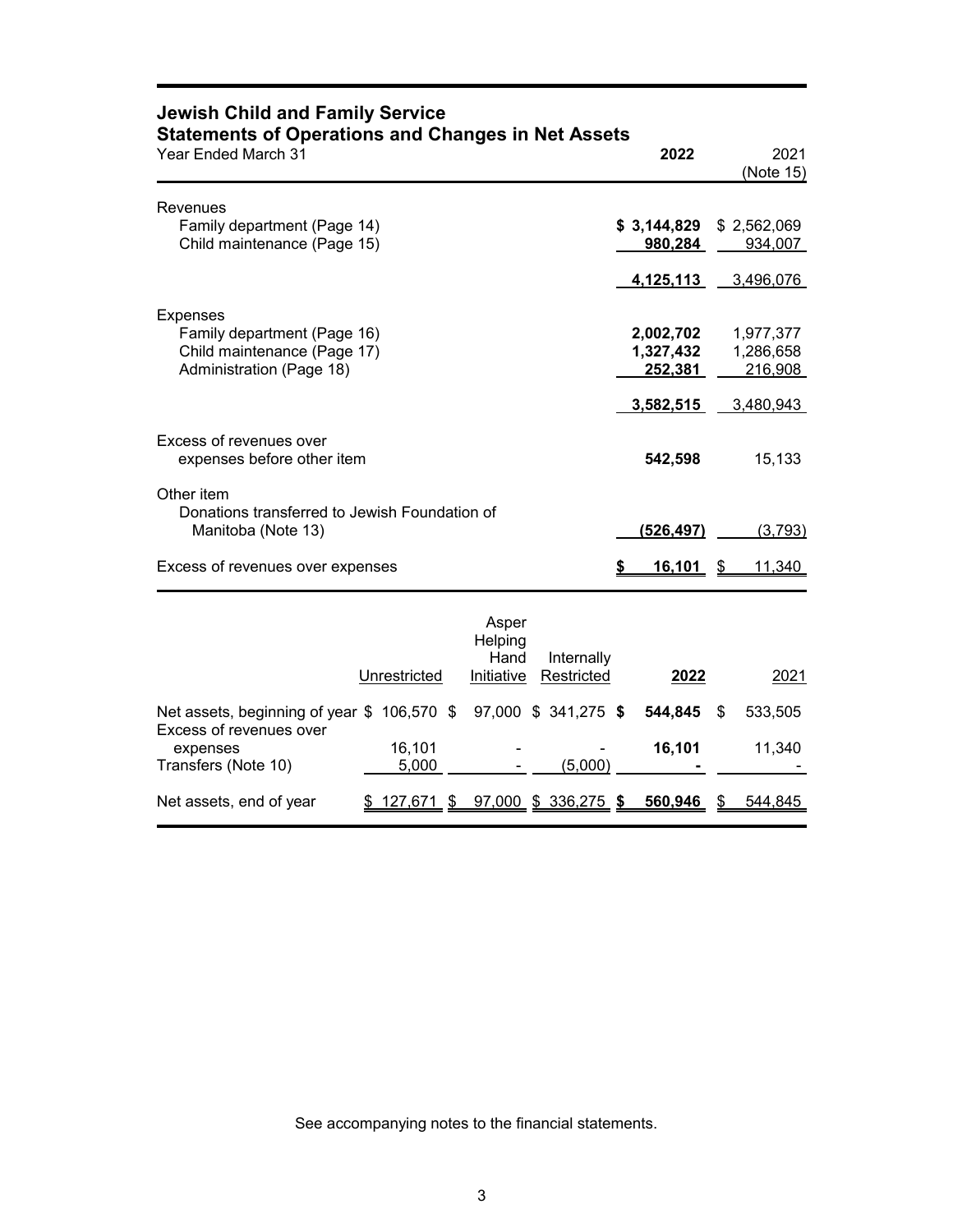| <b>Jewish Child and Family Service</b>                                                                                                                                                                                                                                                                          |                                                                                                                         |                                                                                                                    |
|-----------------------------------------------------------------------------------------------------------------------------------------------------------------------------------------------------------------------------------------------------------------------------------------------------------------|-------------------------------------------------------------------------------------------------------------------------|--------------------------------------------------------------------------------------------------------------------|
| <b>Statement of Financial Position</b><br>March 31                                                                                                                                                                                                                                                              | 2022                                                                                                                    | 2021                                                                                                               |
| <b>Assets</b>                                                                                                                                                                                                                                                                                                   |                                                                                                                         |                                                                                                                    |
| Current                                                                                                                                                                                                                                                                                                         |                                                                                                                         |                                                                                                                    |
| Cash (Note 3)<br>Investments - Jewish Foundation of Manitoba (Note 4)                                                                                                                                                                                                                                           | \$2,230,814<br>350,000                                                                                                  | \$2,517,047                                                                                                        |
| Receivables (Note 5)                                                                                                                                                                                                                                                                                            | 61,040                                                                                                                  | 74,989                                                                                                             |
| Prepaids                                                                                                                                                                                                                                                                                                        | 55,979                                                                                                                  | 54,203                                                                                                             |
|                                                                                                                                                                                                                                                                                                                 | 2,697,833                                                                                                               | 2,646,239                                                                                                          |
| Capital assets (Note 6)                                                                                                                                                                                                                                                                                         | 65,365                                                                                                                  | 87,673                                                                                                             |
| Asper Helping Hand Initiative (Note 9)                                                                                                                                                                                                                                                                          | 263,911                                                                                                                 | 270,857                                                                                                            |
|                                                                                                                                                                                                                                                                                                                 | \$3,027,109                                                                                                             | \$3,004,769                                                                                                        |
| <b>Liabilities</b><br>Current<br>Payables and accruals<br>Government remittances payable<br>Grants received in advance (Note 7)<br>Province of Manitoba advance<br>Deferred revenues (Note 8)<br><b>Net assets</b><br>Unrestricted<br>Asper Helping Hand Initiative (Note 9)<br>Internally restricted (Note 10) | \$<br>561,280<br>9,068<br>1,359,727<br>24,100<br>511,988<br>2,466,163<br>127,671<br>97,000<br>336,275<br><u>560,946</u> | \$<br>572,652<br>106,317<br>1,360,268<br>24,100<br>396,587<br>2,459,924<br>106,570<br>97,000<br>341,275<br>544,845 |
|                                                                                                                                                                                                                                                                                                                 | <u>\$3,027,109</u>                                                                                                      | \$3,004,769                                                                                                        |

Commitments (Notes 11 and 12)

Approved by the Board

Director Director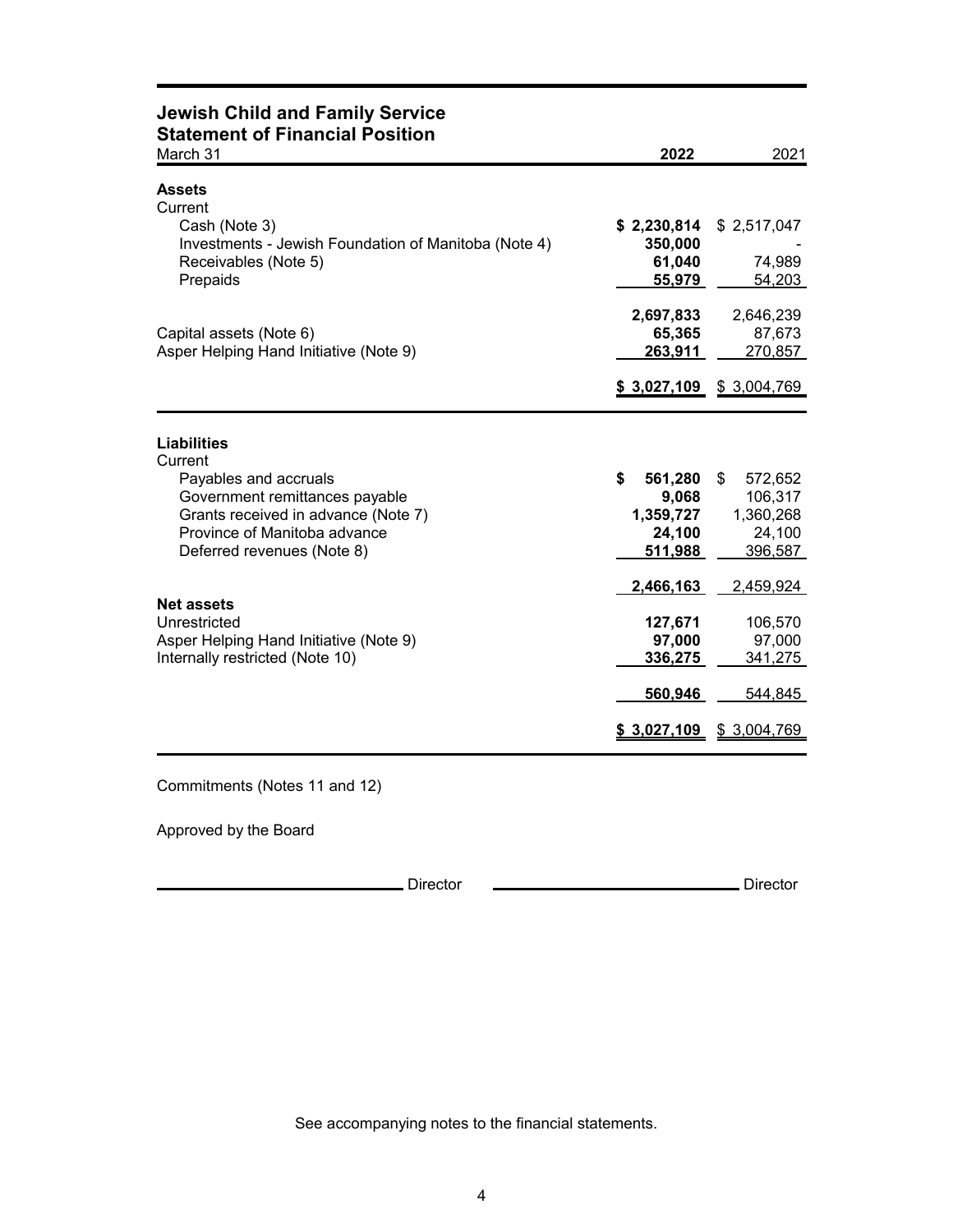| <b>Jewish Child and Family Service</b><br><b>Statement of Cash Flows</b><br>Year Ended March 31 | 2022                      | 2021         |
|-------------------------------------------------------------------------------------------------|---------------------------|--------------|
| Cash derived from (applied to):                                                                 |                           |              |
|                                                                                                 |                           |              |
| Operating<br>Excess of revenues over expenses                                                   | \$<br>16,101              | \$<br>11,340 |
| Amortization of deferred contributions for capital assets                                       |                           | (11, 178)    |
| Amortization of capital assets                                                                  | 22,308                    | 33,485       |
|                                                                                                 | 38,409                    | 33,647       |
| Change in non-cash operating working capital items                                              |                           |              |
| <b>Receivables</b>                                                                              | 13,949                    | 2,395        |
| Prepaids                                                                                        | (1,776)                   | (12, 838)    |
| Payables and accruals                                                                           | (11, 372)                 | 105,347      |
| Government remittances payable                                                                  | (97, 249)                 | 52,858       |
| Grants received in advance                                                                      | (541)                     | 138,285      |
| Deferred revenues                                                                               | 115,401                   | 47,280       |
| Asper Helping Hand Initiative externally restricted funds                                       | 6,946                     | 6,228        |
|                                                                                                 | 63,767                    | 373,202      |
| Investing                                                                                       |                           |              |
| Purchase of investments                                                                         | (350,000)                 |              |
| Purchase of capital assets                                                                      |                           | (45, 121)    |
| Net (decrease) increase in cash                                                                 | (286, 233)                | 328,081      |
| <b>Cash balance</b>                                                                             |                           |              |
| Beginning of year                                                                               | 2,517,047                 | 2,188,966    |
| End of year                                                                                     | $$2,230,814$ $$2,517,047$ |              |
|                                                                                                 |                           |              |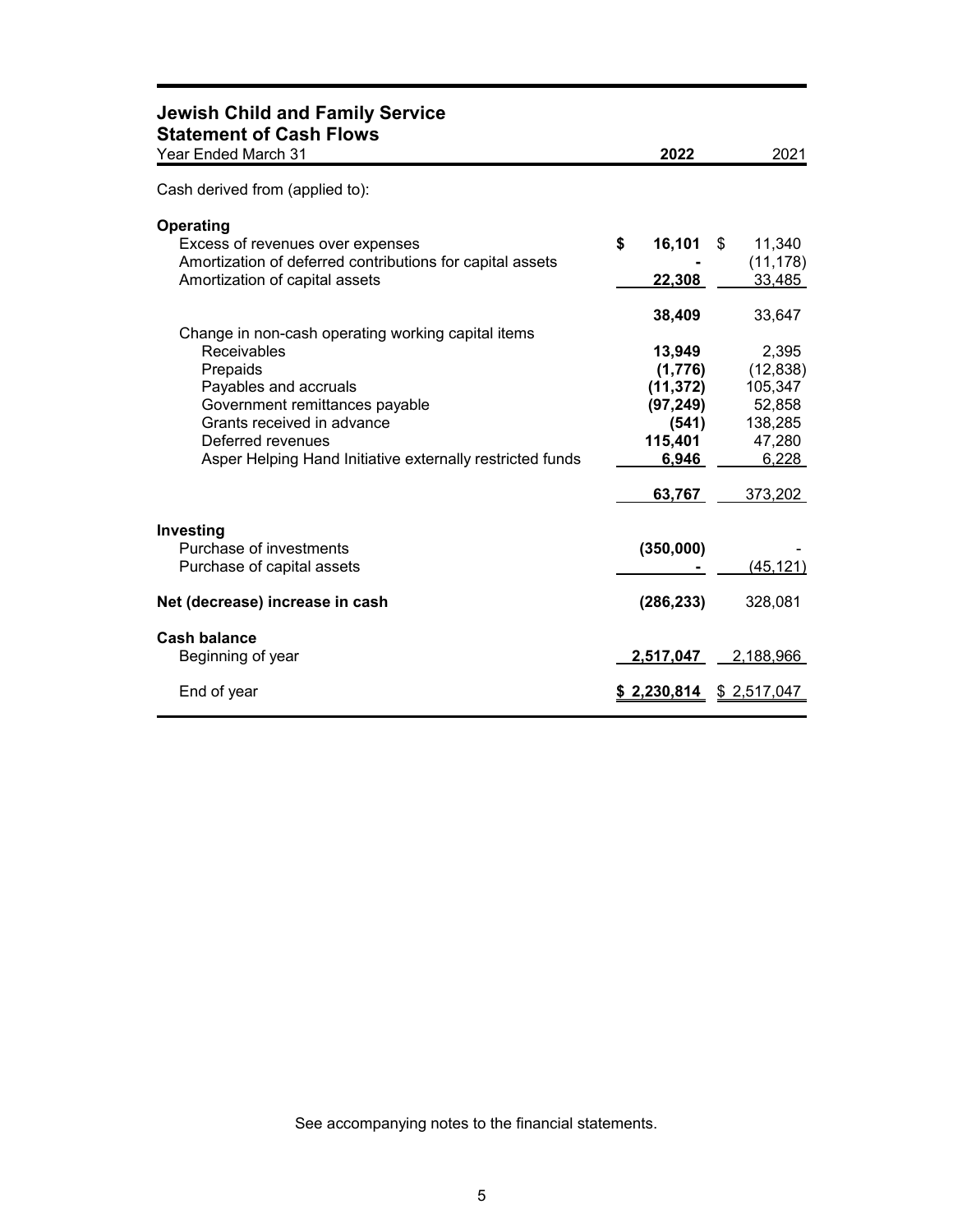#### **1. Purpose of the organization**

Jewish Child and Family Service (the "Agency") is established to service the needs of the Jewish Community of Manitoba in the areas of child welfare, adoption, counselling, chaplaincy and mental health services. In addition, the Agency provides support services for older adults and a resettlement service for recently arrived Jewish immigrants to Winnipeg. The Agency is incorporated under the laws of Manitoba without share capital and is a registered charity under the provisions of the Income Tax Act.

#### **2. Summary of significant accounting policies**

These financial statements are prepared in accordance with Canadian accounting standards for not-for-profit organizations. The significant accounting policies used are detailed as follows:

#### **a) Revenue recognition**

The Agency follows the deferral method of accounting for contributions. Restricted contributions are recognized as revenue in the year in which the related expenses are incurred. Unrestricted contributions are recognized as revenue when received or receivable, if the amount to be received can be reasonably estimated and collection is reasonably assured.

#### **b) Capital assets**

Capital assets are recorded at cost on the statement of financial position. Amortization is provided at annual rates estimated to write off the assets over their estimated useful lives as follows:

| Computer database             | 5 years straight-line |
|-------------------------------|-----------------------|
| Computer equipment            | 5 years straight-line |
| <b>Furniture and fixtures</b> | 5 years straight-line |
| Leasehold improvements        | 5 years straight-line |
| Vehicle                       | 5 years straight-line |

#### **c) Accounting estimates**

The preparation of financial statements in accordance with Canadian accounting standards for not-for-profit organizations requires management to make estimates and assumptions that affect the reported amount of assets and liabilities, disclosure of contingent assets and liabilities at the date of the financial statements and the reported amount of revenues and expenses during the reported period. These estimates are reviewed periodically and are reported in earnings in the period in which they become known. Actual results could differ from these estimates.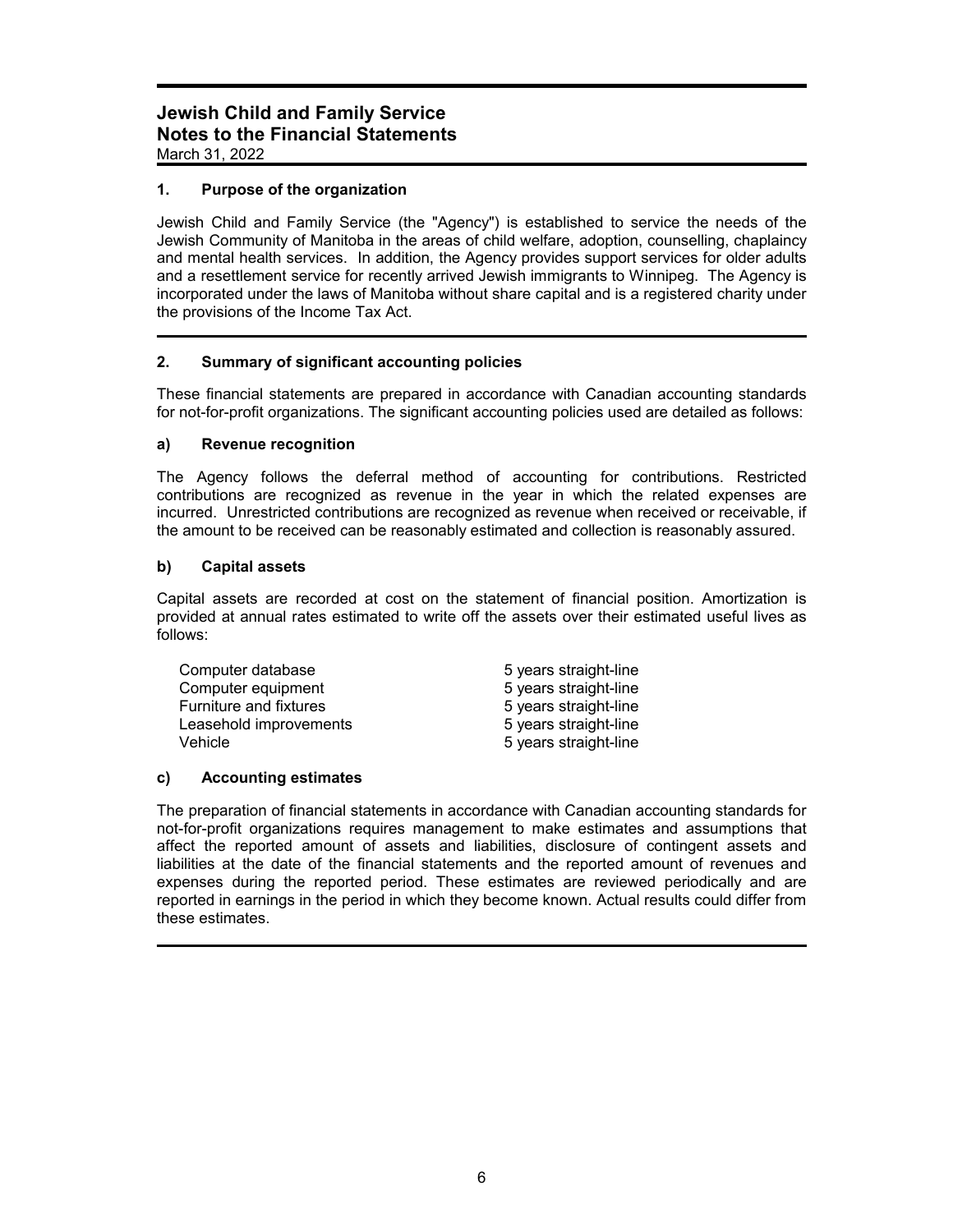#### **2. Summary of significant accounting policies - continued**

#### **d) Financial instruments**

The Agency recognizes its financial instruments when the Agency becomes party to the contractual provisions of the financial instrument. Financial instruments are initially recorded at fair value with subsequent reporting at amortized cost.

It is management's opinion that the Agency is not exposed to significant credit, currency, interest rate, price, liquidity, or market risks arising from its financial instruments.

#### **e) In-kind donations**

The Agency is dependent on in-kind donations of many donors. The value of in-kind donations is not recognized in these statements.

| 3.<br>Cash                                   |                           |                        |
|----------------------------------------------|---------------------------|------------------------|
|                                              | 2022                      | 2021                   |
| Externally restricted cash<br>Operating cash | $$1,871,715$ $$1,756,855$ | <b>359,099</b> 760,192 |
| Total cash                                   | $$2,230,814$ $$2,517,047$ |                        |

#### **4. Investments - Jewish Foundation of Manitoba**

On March 25, 2022, the Agency established an encroachable fund to be administered by the Jewish Foundation of Manitoba. The initial contributed capital cannot be called for one year. Six months notice must be provided to the Jewish Foundation of Manitoba in writing to call the capital. This fund can be withdrawn at the discretion of the Board of Directors. Investment revenue earned by this fund is paid annually to the Agency to support general operations.

| 5.<br><b>Receivables</b>                               |   | 2022                  |   | 2021             |
|--------------------------------------------------------|---|-----------------------|---|------------------|
| Immigration, Refugees and Citizenship Canada<br>Sundry | S | $14,310$ \$<br>46,730 |   | 25,321<br>49,668 |
|                                                        |   | 61,040                | S | 74,989           |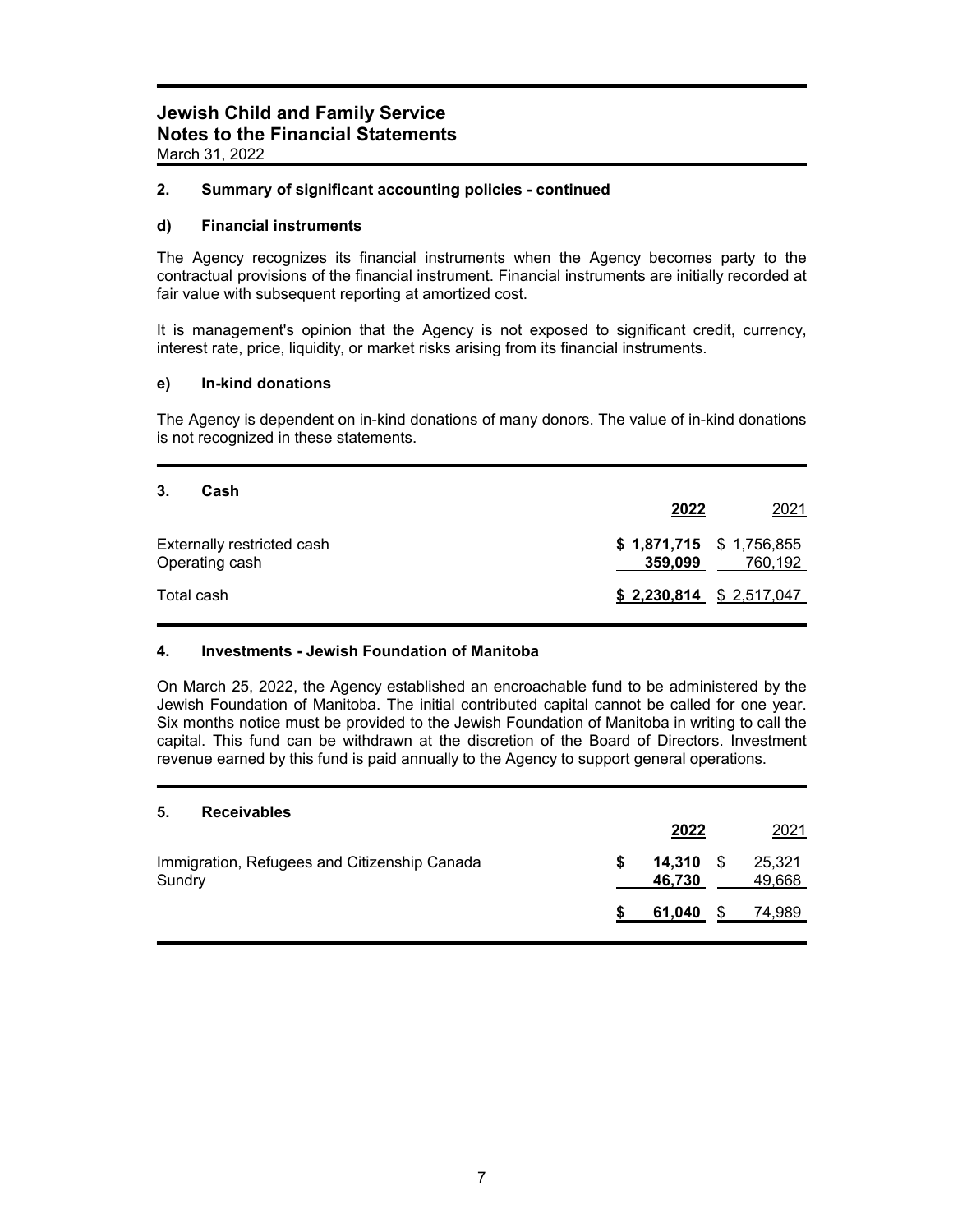#### **6. Capital assets**

|                                                                                                               | Cost                                                 |   | <b>Accumulated</b><br>Amortization             |   | 2022<br><b>Net</b><br><b>Book Value</b>      |   | 2021<br><b>Net</b><br><b>Book Value</b> |
|---------------------------------------------------------------------------------------------------------------|------------------------------------------------------|---|------------------------------------------------|---|----------------------------------------------|---|-----------------------------------------|
| Computer database<br>Computer equipment<br><b>Furniture and fixtures</b><br>Leasehold improvements<br>Vehicle | \$<br>31,201<br>47.870<br>43,787<br>68,004<br>63,669 | S | 31,201<br>20,706<br>43,787<br>68,004<br>25,468 | S | $\overline{\phantom{0}}$<br>27,164<br>38,201 | S | 36,738<br>50,935                        |
|                                                                                                               | 254,531                                              |   | 189,166                                        |   | 65,365                                       |   | 87,673                                  |

#### **7. Grants received in advance**

The grants received in advance represent restricted operating and subsidy funding received that relate to a subsequent period. Changes in the grants received in advance balances are as follows:

|                                                                                                                                                                                  | 2022                                  | 2021                                   |
|----------------------------------------------------------------------------------------------------------------------------------------------------------------------------------|---------------------------------------|----------------------------------------|
| Jewish Foundation of Manitoba<br>Balance, beginning of year<br>Add: amount received in the current year<br>Less: amount recognized as revenue in the current year                | \$<br>549,458<br>114,635<br>(141,534) | \$<br>529,085<br>154,481<br>(134, 108) |
| Balance, end of year                                                                                                                                                             | 522.559                               | 549,458                                |
| The Jewish Foundation of Manitoba grants received in advance balance includes \$166,911<br>(2021 - \$173,789) earmarked for Asper Helping Hand Initiative (Note 9).              |                                       |                                        |
| <b>Vickar Community Assistance Program</b><br>Balance, beginning of year<br>Add: amount received in the current year<br>Less: amount recognized as revenue in the current year   | 276,261<br>(11, 396)                  | 292,001<br>(15, 740)                   |
| Balance, end of year                                                                                                                                                             | 264,865                               | 276,261                                |
| Province of Manitoba<br>Balance, beginning of year<br>Less: amount transferred to General CFS Authority in the year                                                              | 27,000<br>(27,000)                    | 27,000                                 |
| Balance, end of year                                                                                                                                                             |                                       | 27,000                                 |
| <b>General CFS Authority - Block Funding</b><br>Balance, beginning of year<br>Add: amount received in the current year<br>Less: amount recognized as revenue in the current year | 201,764<br>354,271<br>(319, 331)      | 265,585<br>348,138<br>(411, 959)       |
| Balance, end of year                                                                                                                                                             | 236,704                               | 201,764                                |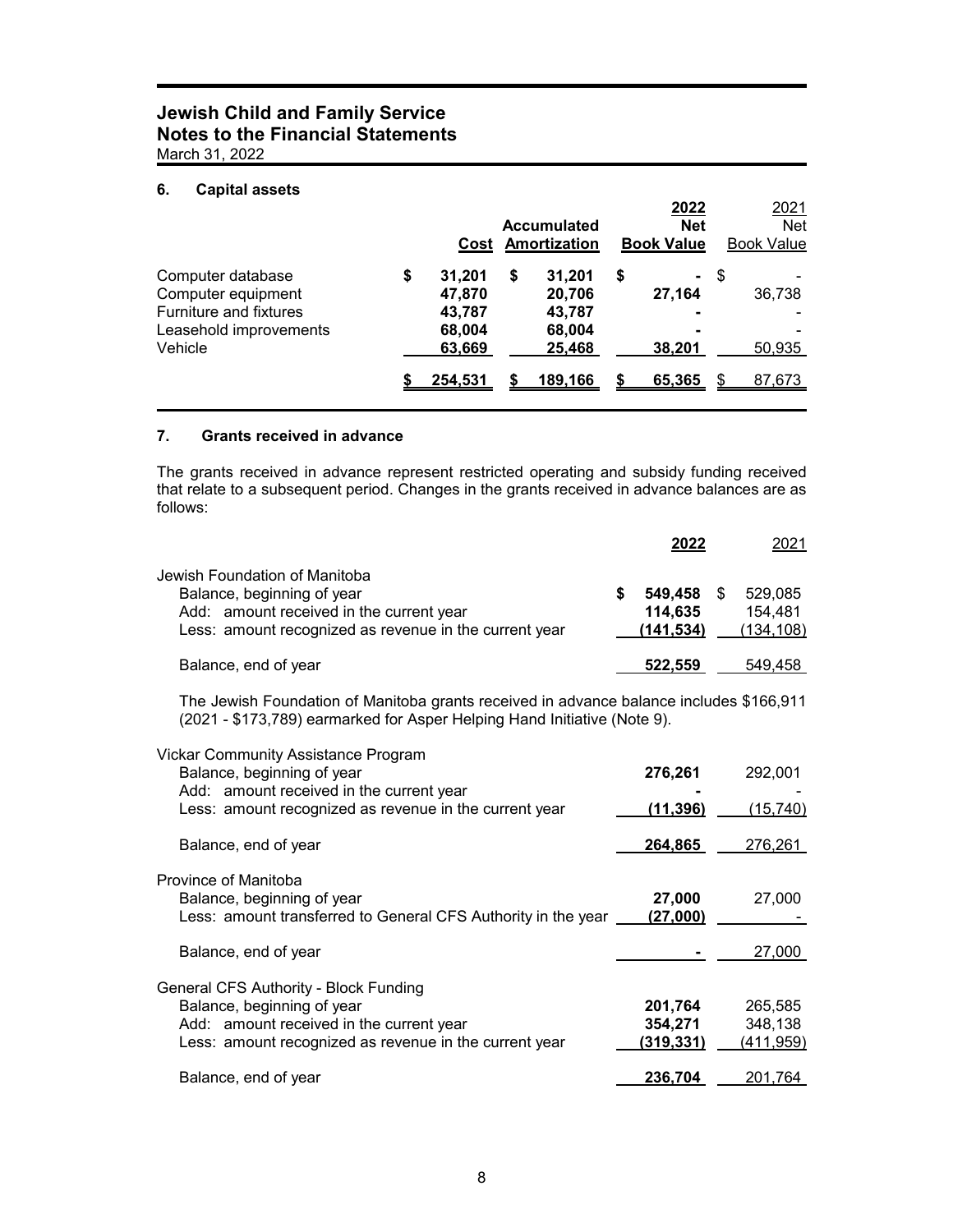March 31, 2022

#### **7. Grants received in advance - continued**

| General CFS Authority - Administration Grant           | 2022             | 2021       |
|--------------------------------------------------------|------------------|------------|
| Balance, beginning of year                             | 50,579           | 26,711     |
| Add: amount received in the current year               | 573,461          | 534,740    |
|                                                        |                  |            |
| Less: amount recognized as revenue in the current year | <u>(472,110)</u> | (510, 872) |
| Balance, end of year                                   | <u>151,930</u>   | 50,579     |
| Province of Manitoba - Early Childhood Development     |                  |            |
| Balance, beginning of year                             | 37,399           | 37,399     |
| Add: amount received in the current year               |                  |            |
| Balance, end of year                                   | 37,399           | 37,399     |
|                                                        |                  |            |
| Government of Canada - Children Special Allowance      | 113,346          | 44,202     |
| Balance, beginning of year                             |                  |            |
| Add: amount received in the current year               | 56,468           | 69,144     |
| Less: amount recognized as revenue in the current year | <u>(169,814)</u> |            |
| Balance, end of year                                   |                  | 113,346    |
| Jewish Federations of Canada - UIA - Lewar Fund        |                  |            |
|                                                        |                  |            |
| Balance, beginning of year                             | 66,624           |            |
| Add: amount received in the current year               | 39,578           | 66,624     |
| Balance, end of year                                   | 106,202          | 66,624     |
|                                                        |                  |            |
| Senior Concierge Program                               |                  |            |
| Balance, beginning of year                             | 16,404           |            |
| Add: amount received in the current year               | 60,000           | 65,000     |
| Less: amount recognized as revenue in the current year | <u>(49,158)</u>  | (48, 596)  |
| Balance, end of year                                   | 27,246           | 16,404     |
|                                                        |                  |            |
| Economic Development Canada Tech Lending Program       |                  |            |
| Balance, beginning of year                             | 5,607            |            |
| Add: amount received in the current year               |                  | 21,000     |
| Less: amount recognized as revenue in the current year | (5,607)          | (15, 393)  |
| Balance, end of year                                   |                  | 5,607      |
| Jewish Federation of Winnipeg Tech Lending Program     |                  |            |
| Balance, beginning of year                             | 15,826           |            |
| Add: amount received in the current year               |                  | 25,000     |
|                                                        |                  |            |
| Less: amount recognized as revenue in the current year | (8, 337)         | (9, 174)   |
| Balance, end of year                                   | 7,489            | 15,826     |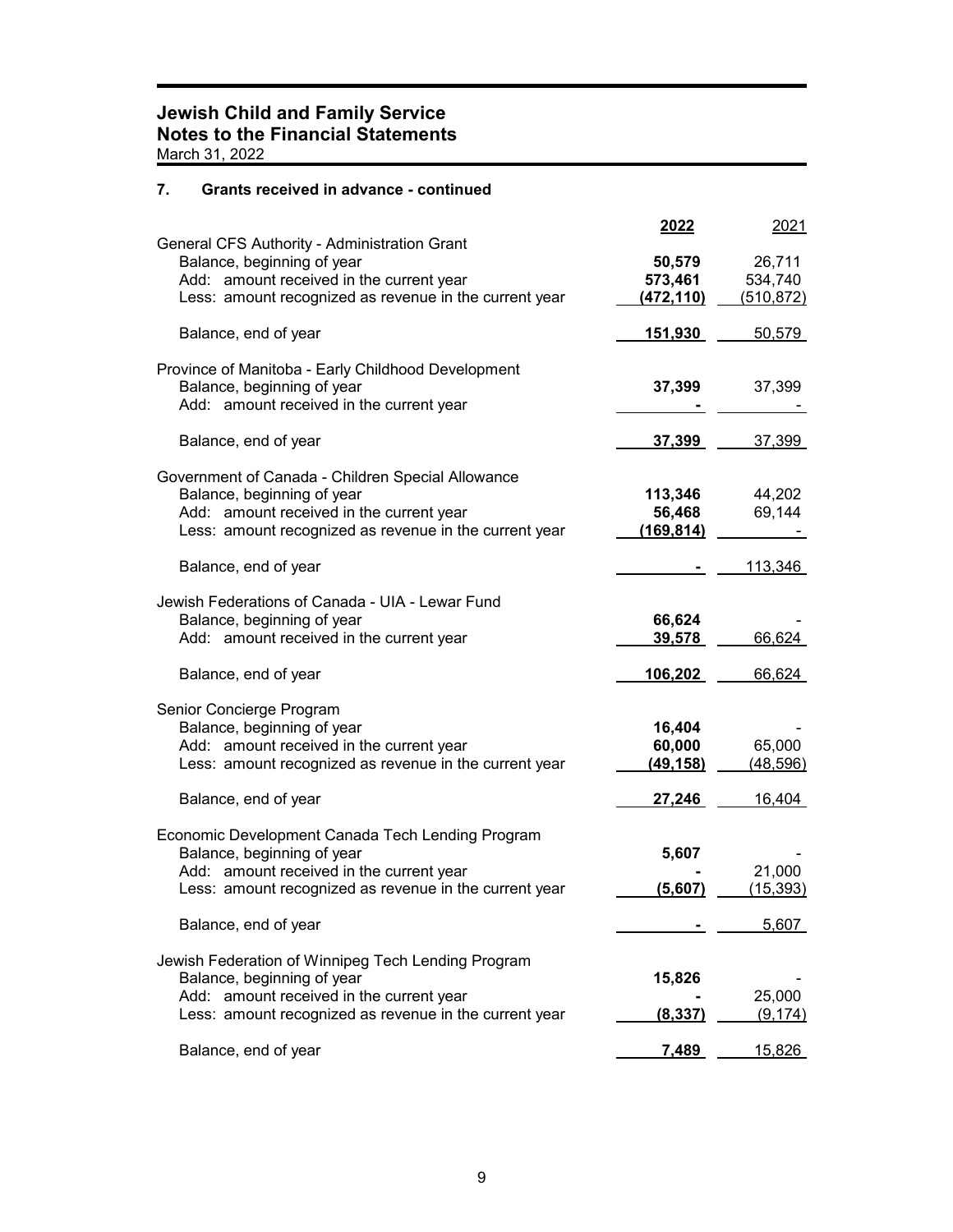| Grants received in advance - continued<br>7.                                  |             |             |
|-------------------------------------------------------------------------------|-------------|-------------|
| New Horizons for Senior Program - Food Security<br>Balance, beginning of year | 2022        | 2021        |
| Add: amount received in the current year                                      | 5,333       |             |
| Balance, end of year                                                          | 5.333       |             |
|                                                                               | \$1,359,727 | \$1,360,268 |

### **8. Deferred revenues**

Deferred revenues represent unspent resources externally restricted that relate to a subsequent period. Changes in the deferred revenues balances are as follows:

| Donations                                                                                                                                                 | \$<br>167,775                 | \$<br>127.529                 |
|-----------------------------------------------------------------------------------------------------------------------------------------------------------|-------------------------------|-------------------------------|
| Balance, beginning of year<br>Add: amount received in the current year<br>Less: amount recognized as revenue in the current year                          | 147.710<br>(37,076)           | 100,866<br>(60, 620)          |
| Balance, end of year                                                                                                                                      | 278,409                       | 167,775                       |
| <b>Operation Ezra</b><br>Balance, beginning of year<br>Add: amount received in the current year<br>Less: amount recognized as revenue in the current year | 13,917<br>41,330<br>(53, 878) | 19,514<br>65,656<br>(71, 253) |
| Balance, end of year                                                                                                                                      | 1,369                         | 13,917                        |
| Crossed Hands Refugee Program<br>Balance, beginning of year<br>Add: amount received in the current year                                                   | 5,236<br>6,000                | 5,236                         |
| Balance, end of year                                                                                                                                      | 11,236                        | 5.236                         |
| Tzedakah Fund<br>Balance, beginning of year<br>Add: amount received in the current year<br>Less: amount recognized as revenue in the current year         | 35,983                        | 34,827<br>1,156               |
| Balance, end of year                                                                                                                                      | 35,983                        | 35,983                        |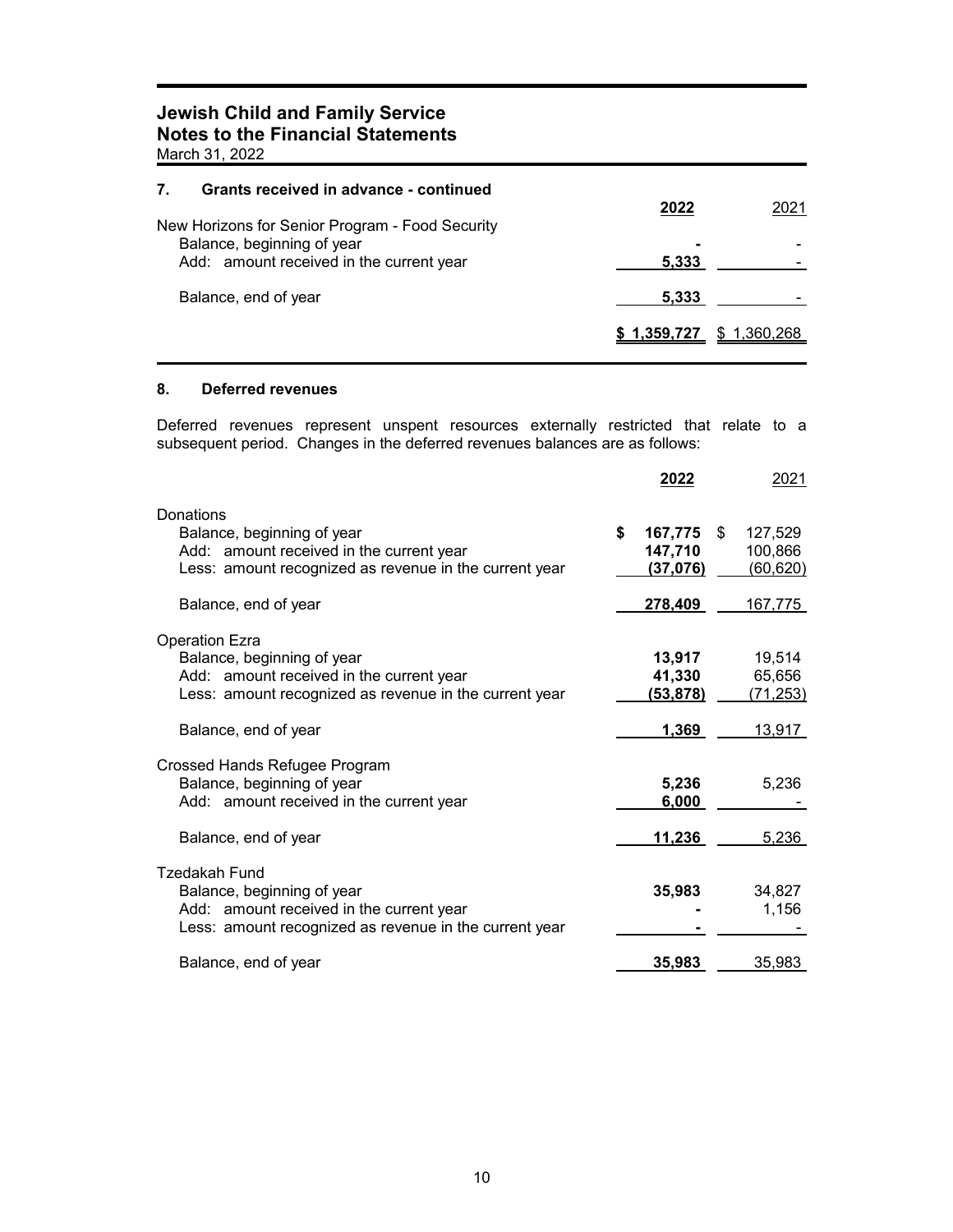March 31, 2022

#### **8. Deferred revenues - continued**

|                                                                                                                                                                                | 202:                          | 2021             |
|--------------------------------------------------------------------------------------------------------------------------------------------------------------------------------|-------------------------------|------------------|
| Mental Health and Addictions (2018 - Gala)<br>Balance, beginning of year<br>Add: amount received in the current year<br>Less: amount recognized as revenue in the current year | 170,426<br>27,849<br>(13,284) | 162,201<br>8.225 |
| Balance, end of year                                                                                                                                                           | 184.991                       | 170.426          |
| WRHA - ASIST Training<br>Balance, beginning of year<br>Add: amount received in the current year<br>Less: amount recognized as revenue in the current year                      | 3,250<br>(3,250)              | 3,250            |
| Balance, end of year                                                                                                                                                           |                               | 3,250            |
|                                                                                                                                                                                | 511.988                       | 396,587          |

#### **9. Asper Helping Hand Initiative**

The Asper Helping Hand Initiative balance is made up of the following:

|                                                              | 2022                                   | 2021                        |
|--------------------------------------------------------------|----------------------------------------|-----------------------------|
| Cash<br>Loans receivable<br>Due from unrestricted net assets | \$<br>30,561<br>S<br>30,275<br>203,075 | 22,621<br>38,394<br>209,842 |
| Grants received in advance (Note 7)                          | 263,911<br>(166, 911)                  | 270,857<br>(173, 857)       |
|                                                              | 97,000                                 | 97,000                      |

The Asper Helping Hand Initiative is an externally restricted fund administered by Jewish Child and Family Service that is designed to provide assistance, on an interest free basis, to members of the Jewish community who are experiencing temporary hardship and are in need of financial assistance.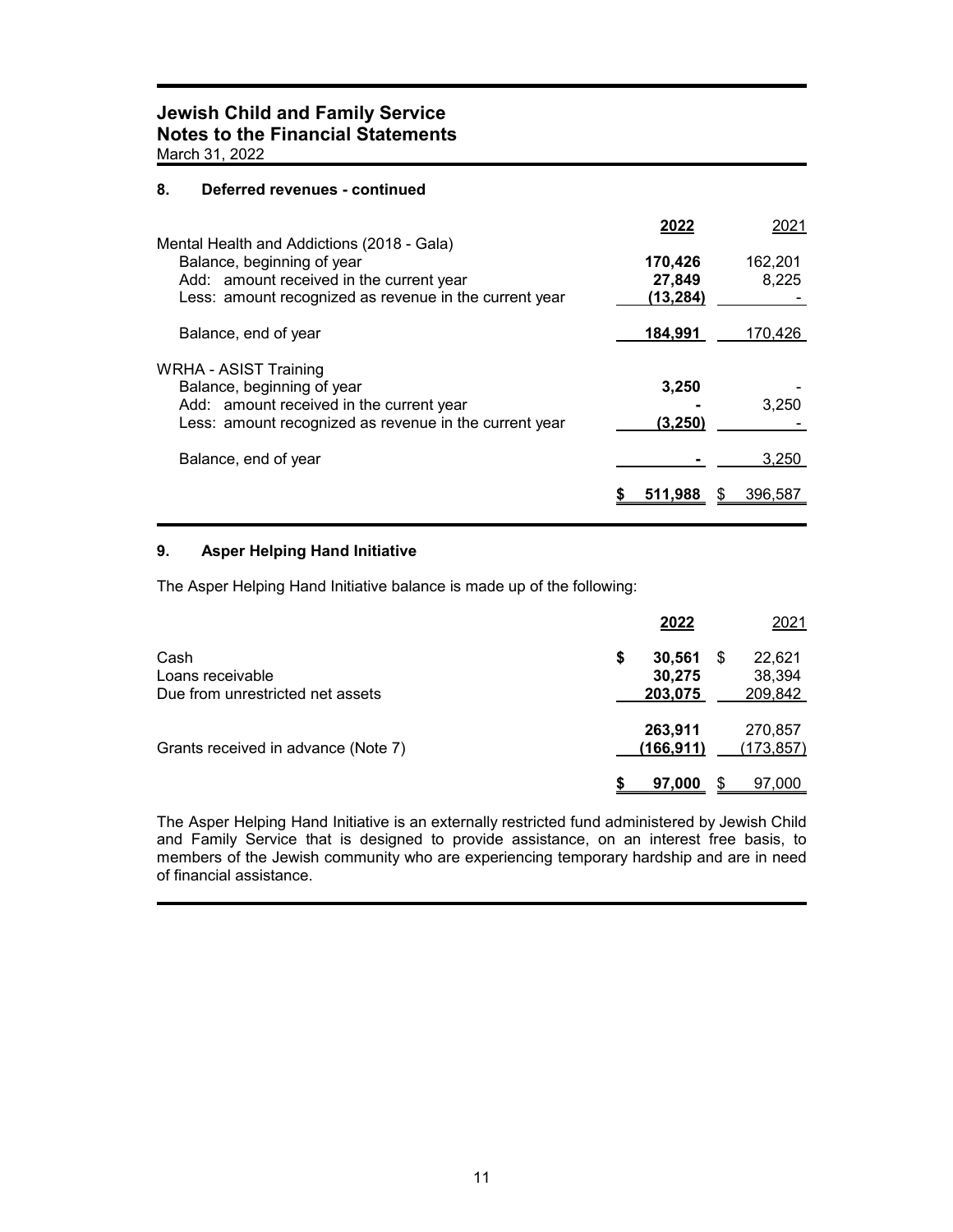#### **10. Internally restricted net assets**

Internally restricted net assets consist of funds set aside by the Board of Directors as a legal contingency reserve in the amount of \$25,281 (2021 - \$30,281) and funds set aside by the Board of Directors towards the capital cost of a mental health centre facility in the amount of \$310,994 (2021 - \$310,994).

During the year, the Board of Directors approved a transfer of \$5,000 (2021 - \$Nil) from the Internally Restricted fund to the Unrestricted fund for legal expenses.

#### **11. Commitment**

The Agency leases office space located at 123 Doncaster Street with terms that expired on August 31, 2017. The expired lease requires the Agency to make monthly payments of \$8,537 (2021 - \$8,414) plus GST. The Agency is continuing to lease the office space on a month-tomonth basis under the terms of the expired lease agreement until a new lease agreement is finalized.

#### **12. Pension Plan**

The Agency contributes to the Community Agencies Benefit Plans (the "Plan"), which is a multi-employer defined benefit pension plan. As part of the agreement, the Agency's liability for pension benefits during the term of its participation in the Plan is limited to the contributions made to the Plan as required from time to time. As a result, contributions to the Plan are expensed as incurred and no liability or asset is recognized for any potential Plan funding shortfall or excess. During the year, \$113,991 (2021 - \$114,924) was expensed for the purpose of the Plan.

#### **13. Endowment Fund**

The Agency has established an endowment fund to be administered by the Jewish Foundation of Manitoba Inc. Investment revenue earned by this fund is paid annually to the Agency to support general operations. Contributions made to the fund during the year totaled \$543,922 (2021 - \$43,153). The market value of the endowment fund at March 31, 2022 is \$3,854,427 (2021 - \$3,127,681).

#### **14. Economic dependence**

The volume of financial activity undertaken by the Agency with its funding bodies is of sufficient magnitude that the discontinuance of funding would endanger the ability of the Agency to continue as a going concern.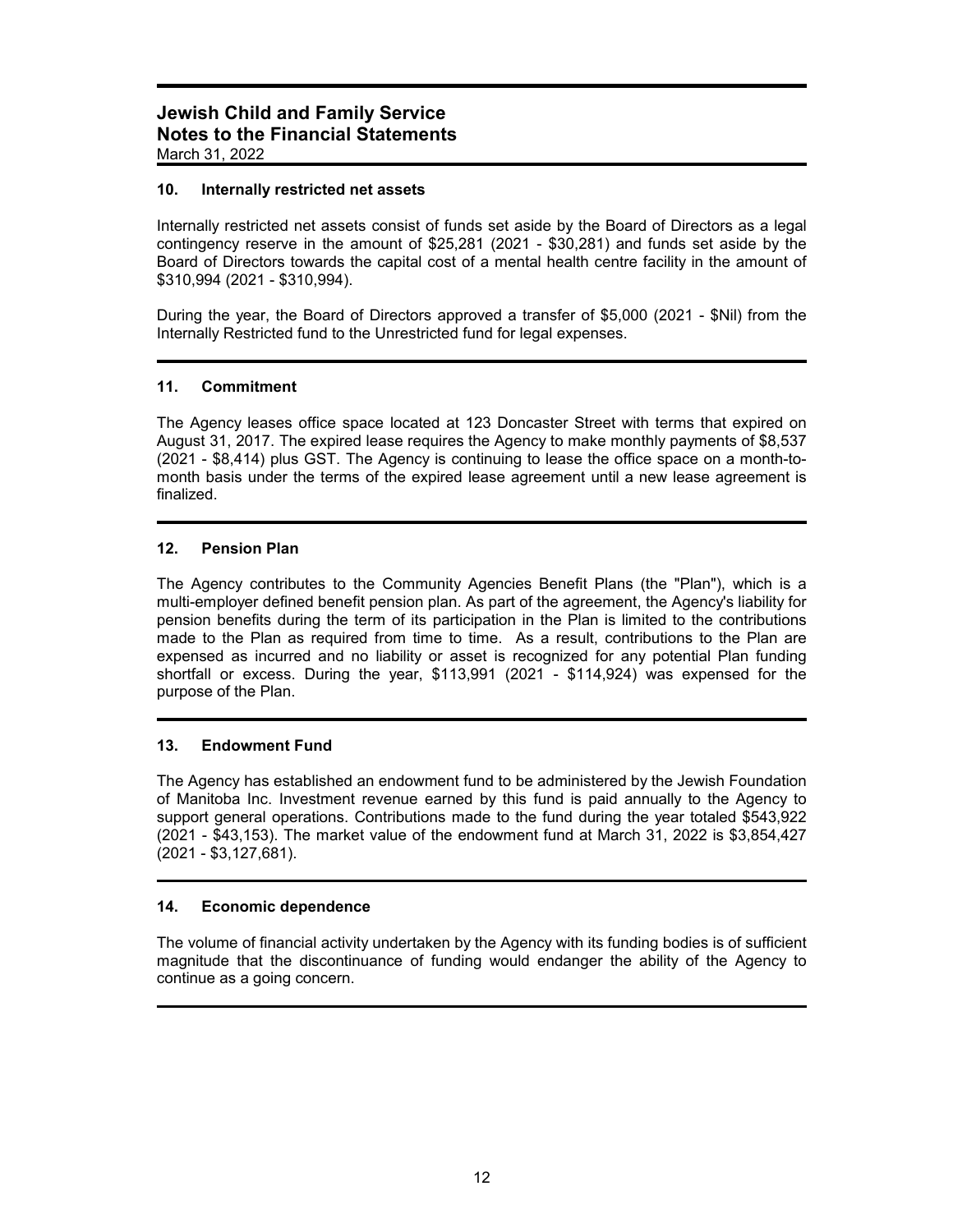#### **15. Comparative figures**

Certain balances of the preceding year have been reclassified to conform with the current year's financial statement presentation. The changes do not affect prior year excess of revenues over expenses.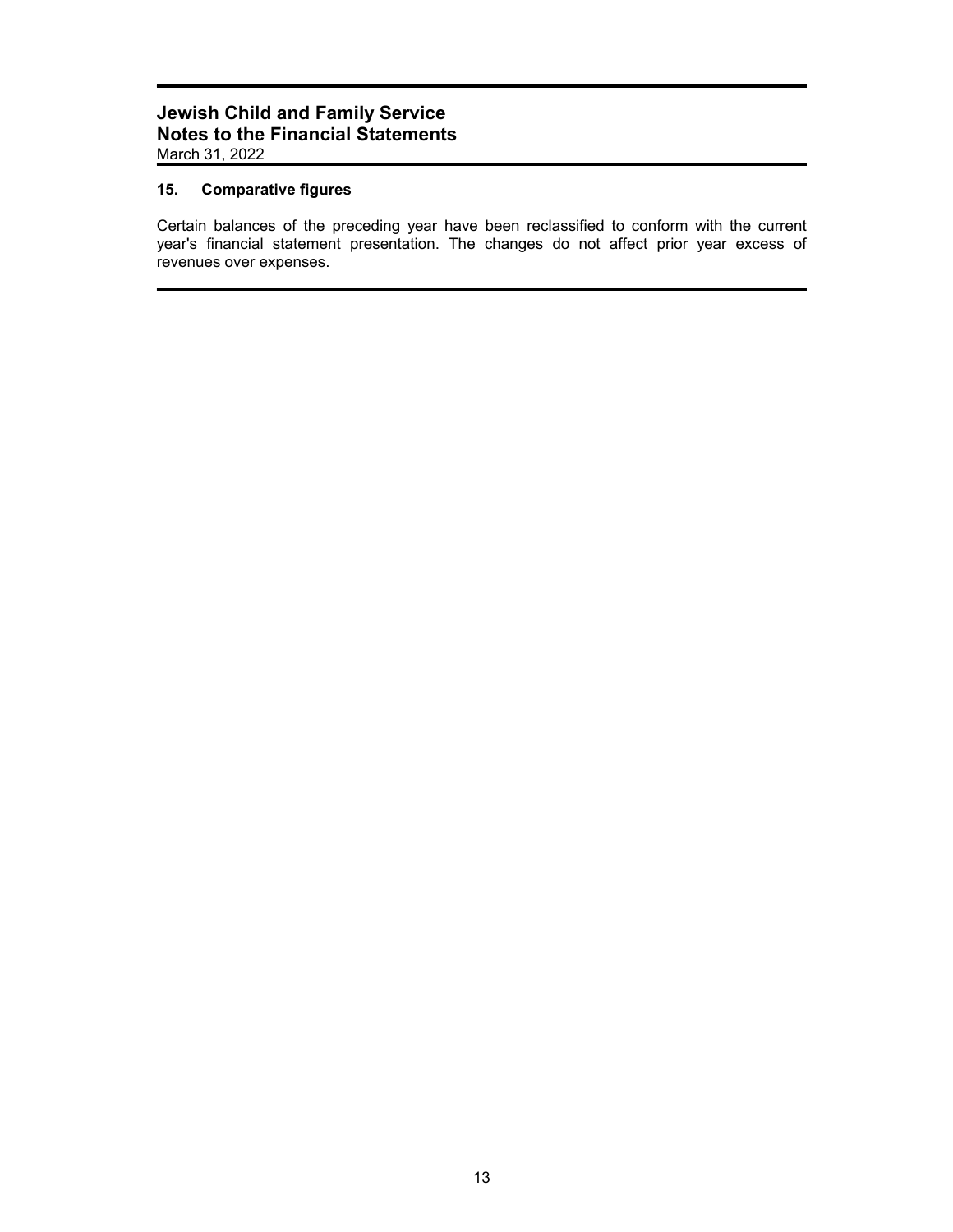# **Jewish Child and Family Service**

#### **Schedule of Revenues - Family Department**

| <b>Year Ended March 31</b>                                    | 2022        | 2021<br>(Note 15) |
|---------------------------------------------------------------|-------------|-------------------|
| Amortization of deferred contributions for capital assets     | \$          | \$<br>11,178      |
| Asper Helping Hand Initiative                                 | 26,877      | 21,298            |
| <b>Client fees</b>                                            | 46,209      | 36,201            |
| Donations (Annual, Passover and general)                      | 211,632     | 168,898           |
| <b>Bequests</b>                                               | 493,557     | 11,705            |
| Donations - Tribute Cards                                     | 21,915      | 29,122            |
| Foundations - donor directed gifts (including GiftPact,       |             |                   |
| Canada Helps, United Way)                                     | 54,182      | 46,413            |
| <b>Holocaust Survivor support services</b>                    |             |                   |
| Cummings - Holocaust Survivor support                         | 140,823     | 139,879           |
| Asper Foundation - Holocaust Survivor support                 | 37,794      | 38,397            |
| <b>Holocaust Survivor Assistance</b>                          | 4,493       | 4,487             |
| Human Resources Development Canada                            | 4,662       | 3,262             |
| Immigration, Refugees and Citizenship Canada                  | 158,373     | 204,431           |
| Jewish Federation of Winnipeg                                 | 1,082,399   | 950,745           |
| Jewish Foundation of Manitoba                                 | 48,461      | 149,316           |
| <b>JCFS Endowment fund revenue</b>                            | 136,638     | 97,530            |
| JFM Distribution - Unrestricted donations                     | 131,760     | 102,526           |
| <b>Operation Ezra</b>                                         | 53,878      | 83,009            |
| Other                                                         | 23,357      | 25,478            |
| Other - Grants                                                |             |                   |
| New Horizon - Digital Storytelling                            | 23,205      |                   |
| Senior Concierge program                                      | 70,158      | 48,596            |
| <b>Technical support</b>                                      | 10,570      | 10,530            |
| Technology lending program                                    | 13,945      | 29,566            |
| Senior Transportation                                         | 32,169      | 25,257            |
| Tzedakah fund                                                 |             | 7,875             |
| United Way of Winnipeg                                        | 185,874     | 183,374           |
| <b>Vickar Community Assistance Program</b>                    | 11,392      | 15,740            |
| <b>Winnipeg Foundation</b>                                    | 40,000      | 40,000            |
| Winnipeg Regional Health Authority (Mental Health/Chaplaincy) | 80,506      | 77,256            |
|                                                               | \$3,144,829 | \$2,562,069       |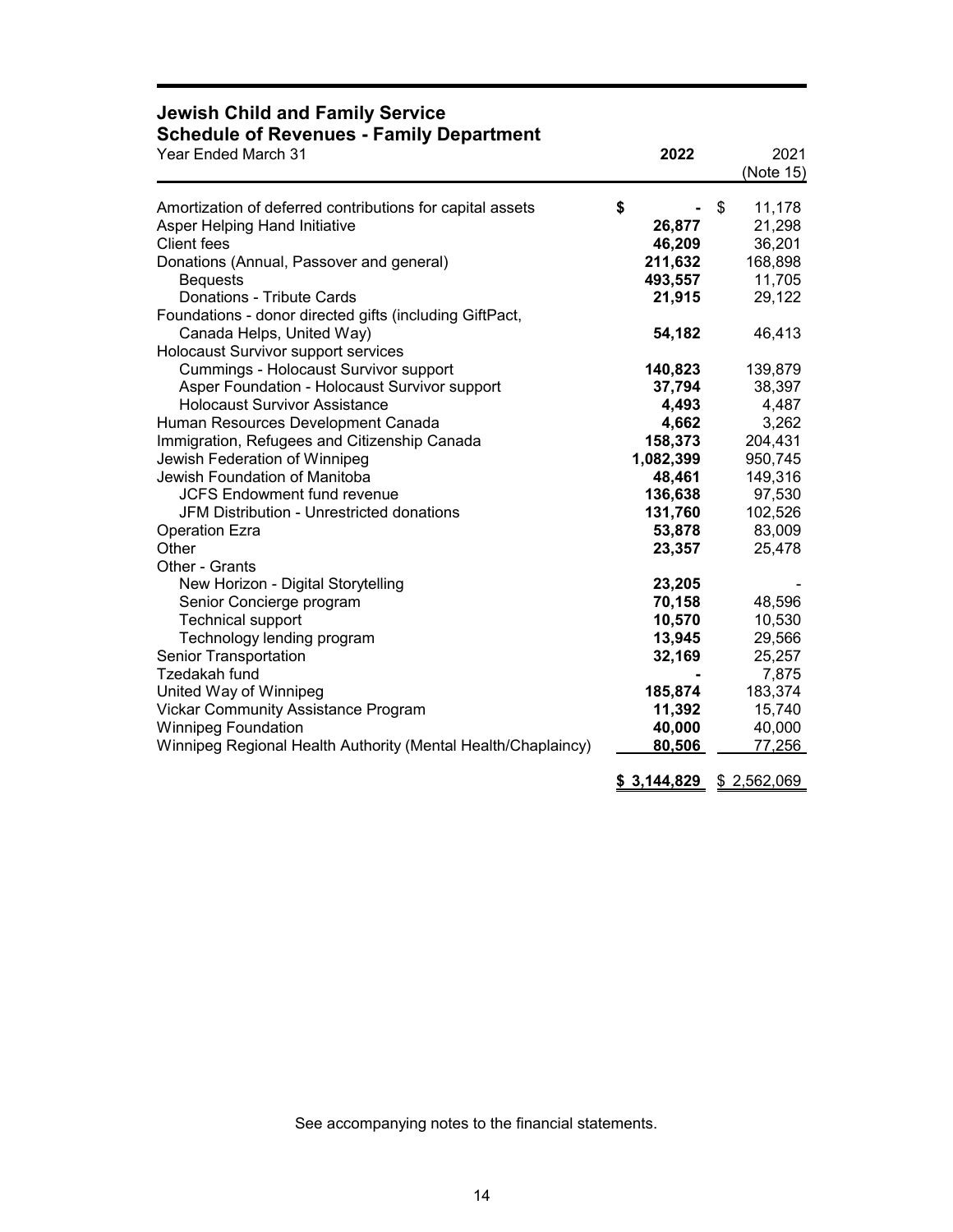| <b>Jewish Child and Family Service</b><br><b>Schedule of Revenues - Child Maintenance</b><br><b>Year Ended March 31</b> | 2022         |      | 2021<br>(Note 15) |
|-------------------------------------------------------------------------------------------------------------------------|--------------|------|-------------------|
| Province of Manitoba                                                                                                    |              |      |                   |
| Children's Aid Foundation - Ignite the Spark                                                                            | \$<br>11,159 | - \$ | 4,745             |
| <b>Children's Special Allowance</b>                                                                                     | 173,861      |      |                   |
| Foster care activity and education                                                                                      | 4.868        |      | 1,716             |
| General CFS Authority - administration grant                                                                            | 468,452      |      | 510,872           |
| General CFS Authority - block funding                                                                                   | 317,170      |      | 411.959           |
|                                                                                                                         | 975,510      |      | 929,292           |
| Camperships: donations/rebates                                                                                          | 4.774        |      | 4.715             |
|                                                                                                                         |              |      |                   |
|                                                                                                                         | 980.284      |      | 934,007           |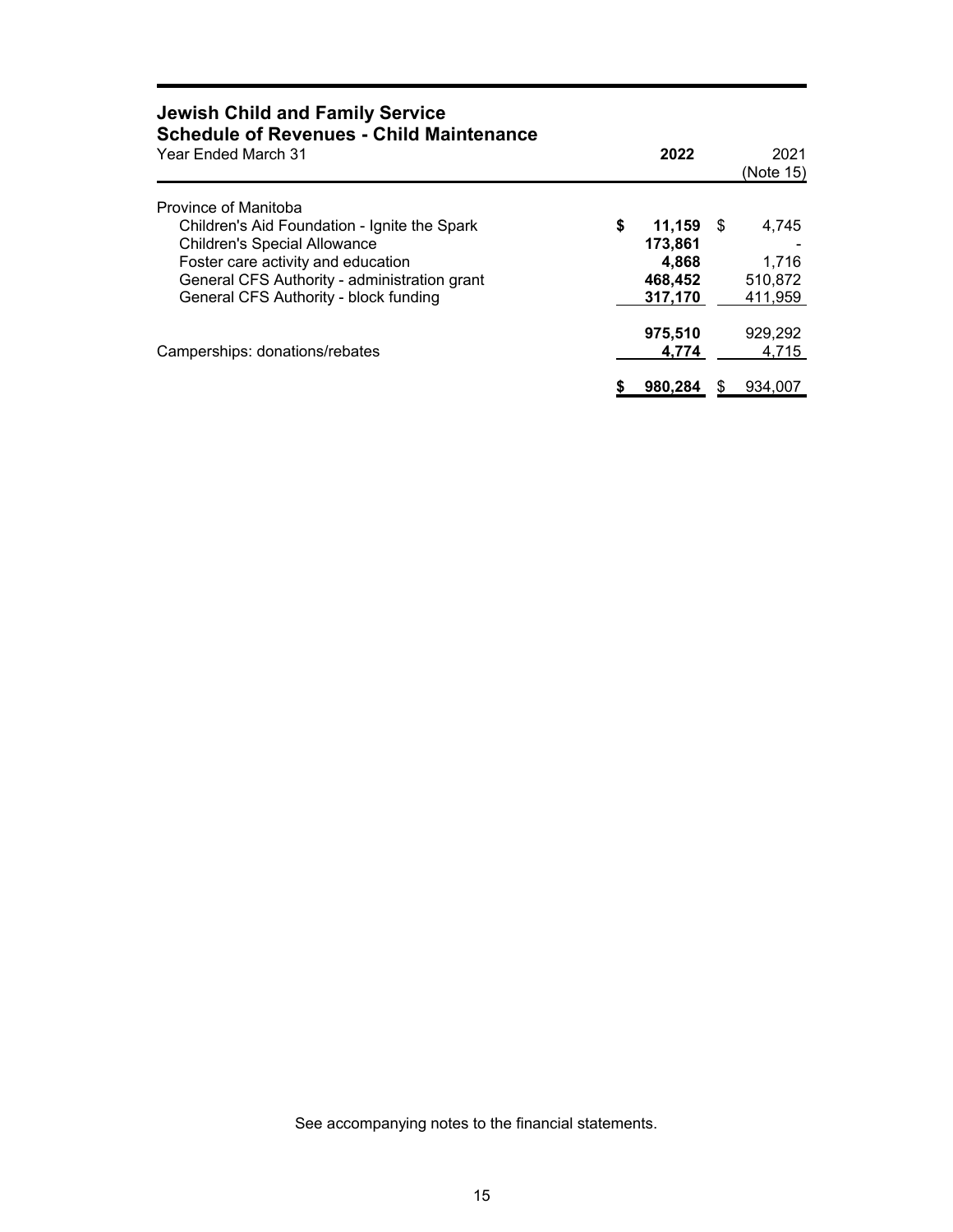| <b>Jewish Child and Family Service</b>                  |                 |                   |
|---------------------------------------------------------|-----------------|-------------------|
| <b>Schedule of Expenses - Family Department</b>         |                 |                   |
| Year Ended March 31                                     | 2022            | 2021<br>(Note 15) |
|                                                         |                 |                   |
| Addictions program                                      | \$<br>1,106     | \$<br>1,434       |
| Advertising                                             | 6,580           | 6,928             |
| Annual meeting costs                                    | 963             | 1,022             |
| <b>ASIST Training</b>                                   | 3,331           | 55                |
| Asper Helping Hand Initiative                           | 26,877          | 21,298            |
| Campus computer technical services and telephone        | 25,500          | 25,500            |
| Chaplaincy service                                      | 86,763          | 83,980            |
| Community social work program                           | 32,463          | 31,042            |
| Conference                                              | 414             | 3,031             |
| COVID-19                                                | 660             | 9,184             |
| Cummings matching expense                               | 37,794          | 38,397            |
| <b>Digital Storytelling</b>                             | 23,206          |                   |
| Employee benefits (Note 12)                             | 94,000          | 87,000            |
| <b>Financial assistance</b>                             | 52,505          | 51,595            |
| Fundraising costs                                       | 6,676           | 3,654             |
| Health and education payroll tax                        | 11,500          | 15,500            |
| <b>Holocaust Survivors assistance</b>                   | 4,892           | 1,817             |
| Human resources                                         | 8,862           | 1,125             |
| Library and subscriptions                               | 374             | 331               |
| Memberships<br>Mois Chitim - Passover Assistance        | 6,596           | 8,329             |
|                                                         | 1,186           | 58,475            |
| Office operations<br>Older Adult Services program costs | 45,000<br>1,822 | 55,000            |
| <b>Operation Ezra</b>                                   | 64,869          | 104,223           |
| Professional development                                | 1,627           | 7,993             |
| Rent and occupancy costs (Note 11)                      | 67,000          | 67,000            |
| <b>Salaries</b>                                         |                 |                   |
| Canada Summer Jobs                                      | 5,992           | 6,577             |
| Professional - Older Adult Services                     | 164,625         | 100,853           |
| Professional - counselling - contract staff             | 81,313          | 76,310            |
| Professional - Holocaust survivors assistance program   | 146,025         | 139,059           |
| Professional - mental health program                    | 374,563         | 340,989           |
| Professional - program management                       | 197,000         | 176,825           |
| Professional - settlement program                       | 225,874         | 254,029           |
| Senior Concierge program                                | 67,760          | 53,535            |
| Settlement program                                      | 22,764          | 57,825            |
| <b>Sober Living Centre</b>                              | 13,284          |                   |
| Special programs/workshops                              | 10,630          | 6,315             |
| Taxi Voucher program                                    | 19,698          | 14,550            |
| Technology Lending program                              | 21,738          | 24,567            |
| Transportation, parking and delivery                    | 18,445          | 19,615            |
| Vehicle maintenance                                     | 4,354           | 3,465             |
| <b>Vickar Community Assistance program</b>              | 13,773          | 15,740            |
| Volunteers' expense reimbursement                       | 2,298           | 3,210             |
|                                                         |                 |                   |

# **\$ 2,002,702** \$ 1,977,377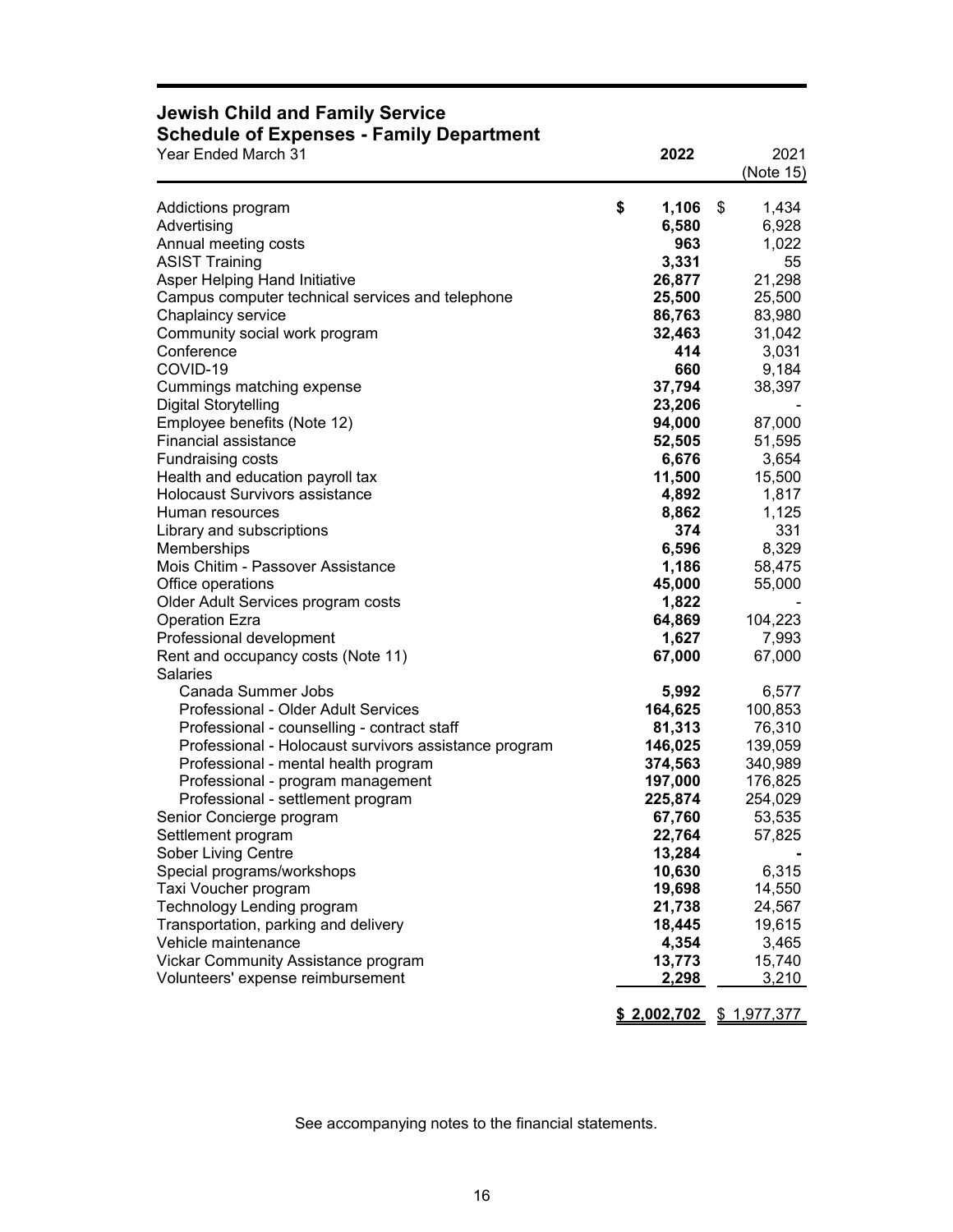# **Jewish Child and Family Service**

| <b>Schedule of Expenses - Child Maintenance</b> |
|-------------------------------------------------|
|                                                 |

| <b>Year Ended March 31</b>                            | 2022        | 2021<br>(Note 15) |
|-------------------------------------------------------|-------------|-------------------|
| Camperships                                           | \$<br>4,018 | \$                |
| Campus computer technical services and telephone      | 8,400       | 8,980             |
| Children's Aid Foundation - Ignite the Spark          | 11,159      | 4,745             |
| Employee benefits (Note 12)                           | 45,000      | 43,000            |
| Foster care activity and education                    | 15,190      | 17,764            |
| General CFS Authority - block funding                 | 503,201     | 435,793           |
| Health and education payroll tax                      | 5,500       | 8,500             |
| Office operations                                     | 15,000      | 15,000            |
| Prevention services/support services                  | 61,946      | 97,792            |
| Rent and occupancy costs (Note 11)<br><b>Salaries</b> | 27,000      | 27,000            |
| Professional - adoption services program              | 40,005      | 49,926            |
| Professional - child maintenance                      | 591,013     | 578,158           |
|                                                       | \$1,327,432 | \$1,286,658       |